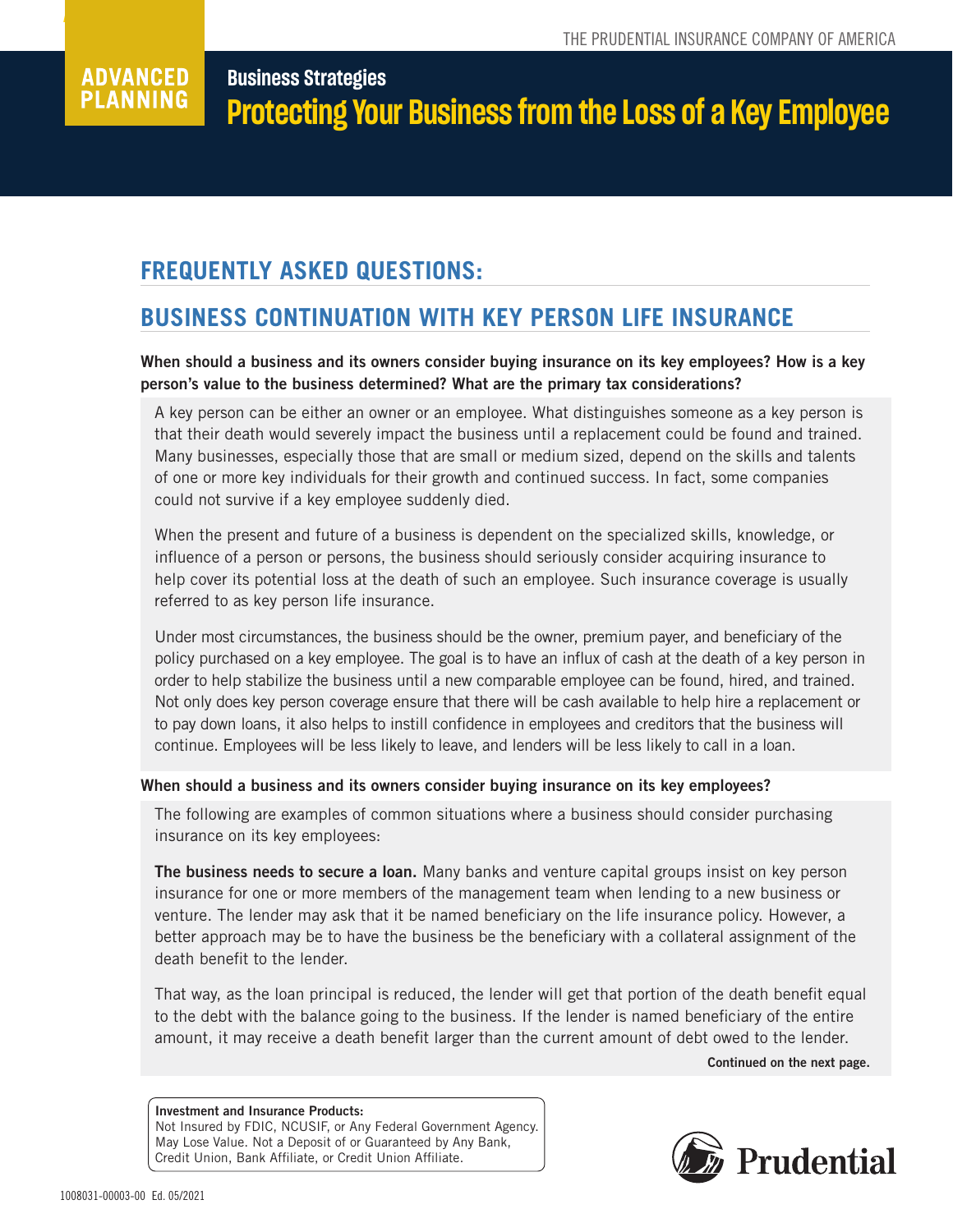The business is carrying a large debt load. Even if the lender does not require life insurance on key executives in order for a business to obtain a loan, it may be wise for the business to consider insuring those key executives. That way, if one of the key executives dies, all or a portion of the loan can be paid off at the death of the executive.

An individual brings in more than their share of sales or clients to a business. Sales organizations often have one or two key sales people who generate a large share of a company's sales. If one of these sales people were to die, it could seriously affect the profitability of the business.

A well-known attorney who attracts major corporate clients or major cases to a law firm is another example of a key person contributing more than their fair share to a successful business.

A key person has a unique talent that would be difficult to replace. Often, a business has an individual employee who brings a unique talent or perspective to a business that helps set that business apart from its competitors and contributes immensely to its success. As stated earlier, it could be a person who has the talent and creativity to develop new and profitable products. Or it could be a person who has a unique ability to motivate sales people. Individuals with different but complementary talents often join forces to start a business. One could be a financial whiz and able to obtain major financing while the other is equally talented in marketing. The business would likely suffer greatly if either of these individuals died. Key person life insurance—in addition to life insurance to fund a buy-sell agreement—could be important to the future of the business.

A larger company buys out a smaller successful business. The larger company often recognizes the founder(s) of the smaller company or another key person within that company as being a key element to the continued success of the company after the acquisition. The retention of key customers of the smaller company and/or the retention of employees may depend on the figurehead of the smaller company remaining. If that person were to die, it could mean the loss of a customer base or a mass exodus of employees. Key person life insurance can help mitigate the loss associated with such an event.

There are certainly other situations where the purchase of key person life insurance is worth considering. For example, a key person could be a top sales person or sales trainer; an engineer, scientist, or programmer who is responsible for the development of new products; a person who has many industry contacts that help bring in business; or an individual whose financial expertise is the key to the business's ability to borrow money. The loss of any of these individuals could be devastating to a business. The bottom line is, any employee whose death could negatively affect the viability and/or profitability of a business is a candidate for key person insurance.

Once a key employee is identified, the next step is to assess the impact their death would have on the business in order to determine the face amount of insurance coverage needed to help protect the business.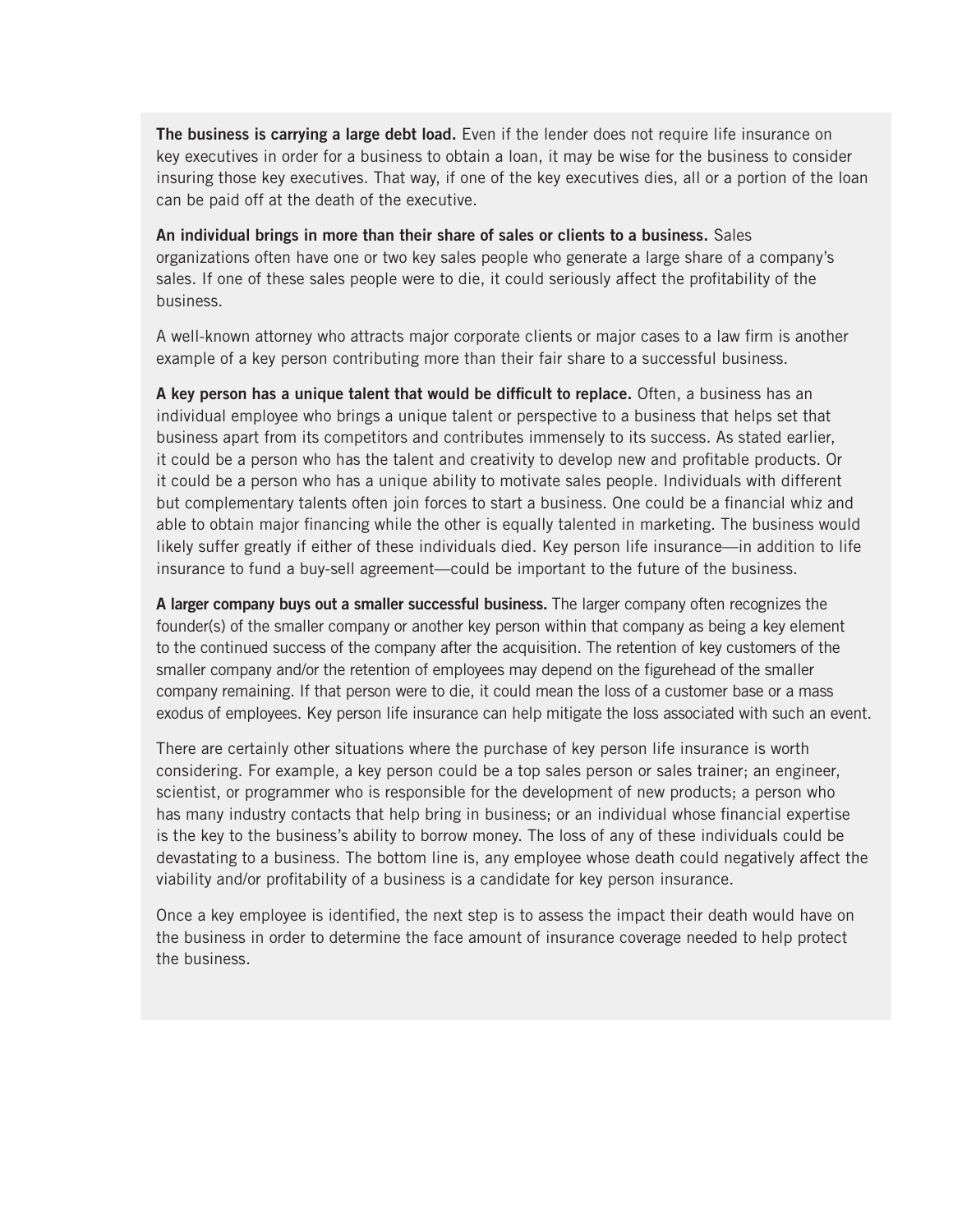### How is a key person's value to the business determined, and how much insurance should be bought?

The amount of insurance coverage should reflect the estimated monetary loss the business would suffer from the death of the key employee. It is difficult to set up a definite formula whereby the value of an employee to their company can be easily determined. Varied approaches exist to estimate the monetary loss to the business. In absence of documentation, the method most frequently used by underwriters to determine whether the face amount requested makes sense is based on either a generic multiple of the key employee's income or a percentage of an existing debt.

For key employees, W-2 compensation is often only a portion of their income. Perks such as retention bonuses, stock options, and benefits such as nonqualified plans can often be included. When the key employee has an ownership interest in a business, distributions by S corporations and guaranteed payments by partnerships or LLCs may be included. In a new startup business, key employees often take a decrease in income in return for an interest in the business. When this is the case, historical income records may be more reflective of their value. Often, coverage equal to five to ten times income can be justified.

If the purpose of the key person coverage is in part to cover a business loan, the amount of the loan is a major factor in determining the amount that will be issued. Another determining factor is whether the key employee has personally guaranteed the debt. Generally, coverage is limited to 60% – 70% of the outstanding debt.

Coverage can be justified beyond the normal income multiple or percentage of debt guidelines, but documentation that supports the coverage requested needs to be provided. In this respect, documentation such as tax returns and a detailed bio reflecting experience, education, specific talents, and skills should be included, along with a discussion of how the amount requested was determined in a cover letter.

### What are the primary tax considerations?

The Internal Revenue Code (IRC) provides that no deduction is allowed for premiums paid on a life insurance policy covering the life of an officer, an employee, or any person financially interested in the business where the business is directly or indirectly a beneficiary of the policy.<sup>1</sup> Since a business is usually the owner and beneficiary of a key person life insurance policy, the premiums paid by the business are generally not deductible. Furthermore, the premiums paid by the business are generally not taxable income to the employee.

In general, life insurance proceeds paid by reason of the death of the insured are exempt from income tax under IRC §101(a). However, there are situations where the death proceeds from a key person policy might be subject to income tax.

Continued on the next page.

 $1$  IRC §264(a)(1).